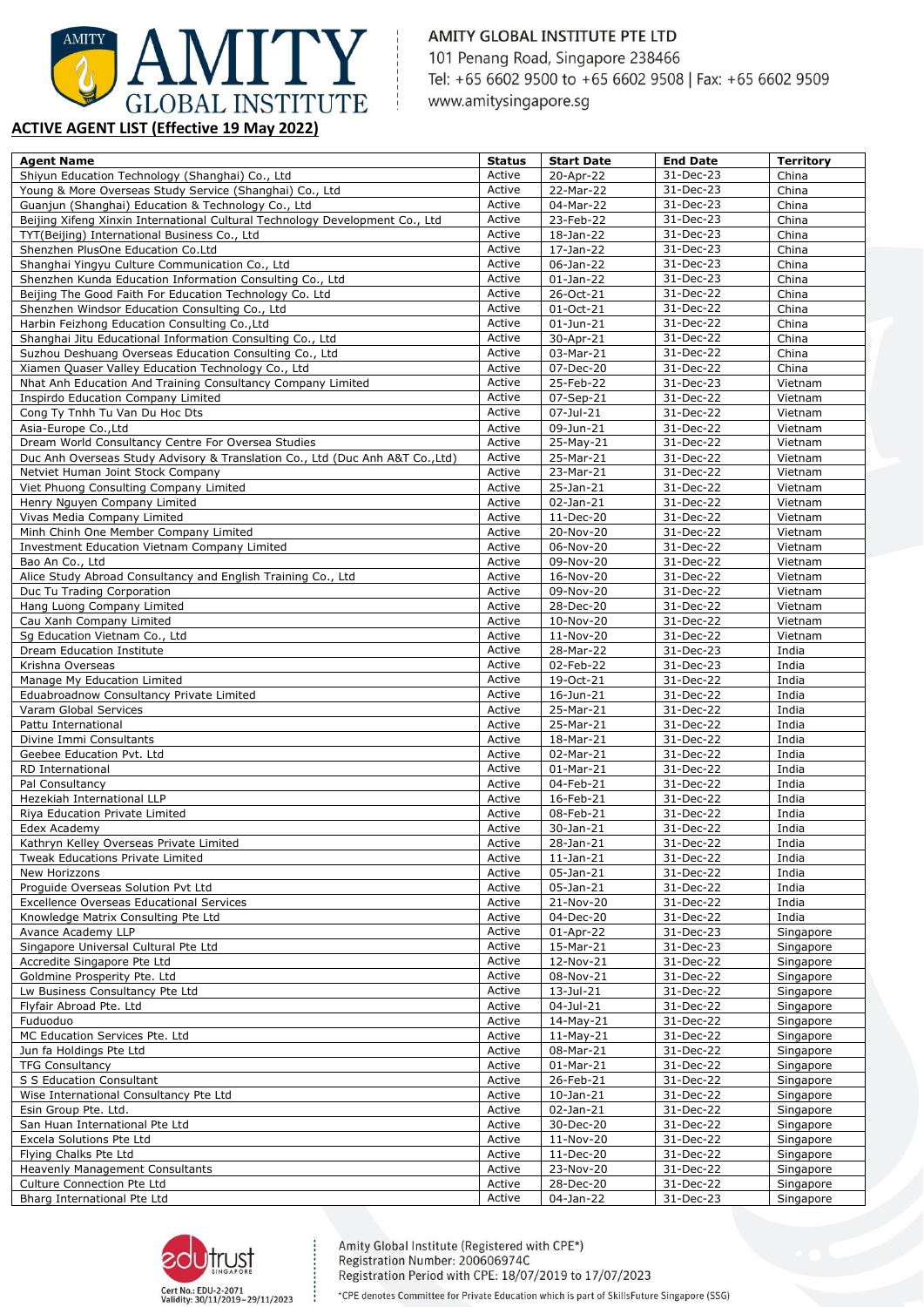

| <b>Agent Name</b>                                   | <b>Status</b> | <b>Start Date</b>       | <b>End Date</b> | <b>Territory</b> |
|-----------------------------------------------------|---------------|-------------------------|-----------------|------------------|
| Cv Oss Bali Mandiri                                 | Active        | 07-Apr-22               | 31-Dec-23       | Indonesia        |
| PT. Specta Education Indonesia                      | Active        | 24-Mar-22               | 31-Dec-23       | Indonesia        |
| PT Ravencode Digital Kreasi                         | Active        | 26-Jul-21               | 31-Dec-22       | Indonesia        |
| PT. MSW Global                                      | Active        | 18-Jun-21               | 31-Dec-22       | Indonesia        |
| <b>CV Best Solution Education</b>                   | Active        | 17-Mar-21               | 31-Dec-22       | Indonesia        |
| CV. Loekito Education Group                         | Active        | 30-Apr-21               | 31-Dec-22       | Indonesia        |
| PT Vic Indonesia                                    | Active        | 16-Mar-21               | 31-Dec-22       | Indonesia        |
| PT Purwadhika Kirana Nusantara                      | Active        | 08-Mar-21               | 31-Dec-22       | Indonesia        |
| PT International Intermediary Education Link        | Active        | 18-Jan-21               | 31-Dec-22       | Indonesia        |
| PT Indonesia Edukasi Jaya                           | Active        | 03-Dec-20               | 31-Dec-22       | Indonesia        |
| <b>Central Student Services</b>                     | Active        | 03-Dec-20               | 31-Dec-22       | Indonesia        |
| <b>Smartway Education Centre</b>                    | Active        | 21-Oct-20               | 31-Dec-22       | Indonesia        |
| PT Widya Jaya Cipta                                 | Active        | 08-Dec-20               | 31-Dec-22       | Indonesia        |
| PT. Global One Network (One Education Services)     | Active        | 15-Oct-20               | 31-Dec-22       | Indonesia        |
| PT. Optima Educational Services                     | Active        | 12-Dec-20               | 31-Dec-22       | Indonesia        |
| Best Partner Pty Ltd                                | Active        | 10-Dec-20               | 31-Dec-22       | Indonesia        |
| PT Dinamika Widhi Lestari                           | Active        | 10-Dec-20               | 31-Dec-22       | Indonesia        |
| CV. Naresy Indonesia                                | Active        | 02-Dec-20               | 31-Dec-22       | Indonesia        |
| PT Edukasi Republik Cemerlang                       | Active        | 02-Dec-20               | 31-Dec-22       | Indonesia        |
| PT Info Cemerlang Andal Nusa                        | Active        | 02-Dec-20               | 31-Dec-22       | Indonesia        |
| Pt. Cosmosindo Buana Mas                            | Active        | 02-Dec-20               | 31-Dec-22       | Indonesia        |
| Global Reach (Aus) Pty Ltd                          | Active        | 01-Apr-22               | 31-Dec-23       | Australia        |
| SCS Edu Group Sdn. Bhd.                             | Active        | 17-Mar-22               | 31-Dec-23       | Malaysia         |
| Yes Home Myanmar Company Limited                    | Active        | 12-Nov-21               | 31-Dec-22       | Myanmar          |
| Yes Study Education Group Inc                       | Active        | 10-Nov-20               | 31-Dec-22       | Canada           |
| Seven Peaks Education And Migration                 | Active        | 10-Dec-20               | 31-Dec-22       | Australia        |
| LLC ELL                                             | Active        | 17-Dec-20               | 31-Dec-22       | Georgia          |
| Hyper Learning & Consultancy Sole Co., Ltd          | Active        | 08-Mar-22               | 31-Dec-23       | Laos             |
| Utd Education Services Pte, Ltd                     | Active        | 05-Jan-22               | 31-Dec-23       | Laos             |
| Genius Study Abroad Consultant Sole Co., Ltd        | Active        | $\overline{0}$ 5-Jan-21 | 31-Dec-22       | Laos             |
| Good Time Education Company Limited                 | Active        | 31-Mar-22               | 31-Dec-23       | Thailand         |
| Gatekeeper Ventures Co., Ltd                        | Active        | 11-Feb-22               | 31-Dec-23       | Thailand         |
| Dream Abroad Education and Travel Co., Ltd          | Active        | 22-Jan-21               | 31-Dec-22       | Thailand         |
| Ps95 Co., Ltd                                       | Active        | 20-Jan-20               | 31-Dec-22       | Thailand         |
| Student Mate (Private) Limited                      | Active        | 19-Feb-22               | 31-Dec-23       | Sri Lanka        |
| Why Ceylon                                          | Active        | 16-Aug-21               | 31-Dec-22       | Sri Lanka        |
| Silver Line Foreign Education Consultants (Pvt) Ltd | Active        | $01$ -Jan-22            | 31-Dec-23       | Sri Lanka        |
| Ehlel Bridge LLC                                    | Active        | 09-Feb-22               | 31-Dec-23       | Mongolia         |



÷

Amity Global Institute (Registered with CPE\*)<br>Registration Number: 200606974C Registration Period with CPE: 18/07/2019 to 17/07/2023 \*CPE denotes Committee for Private Education which is part of SkillsFuture Singapore (SSG)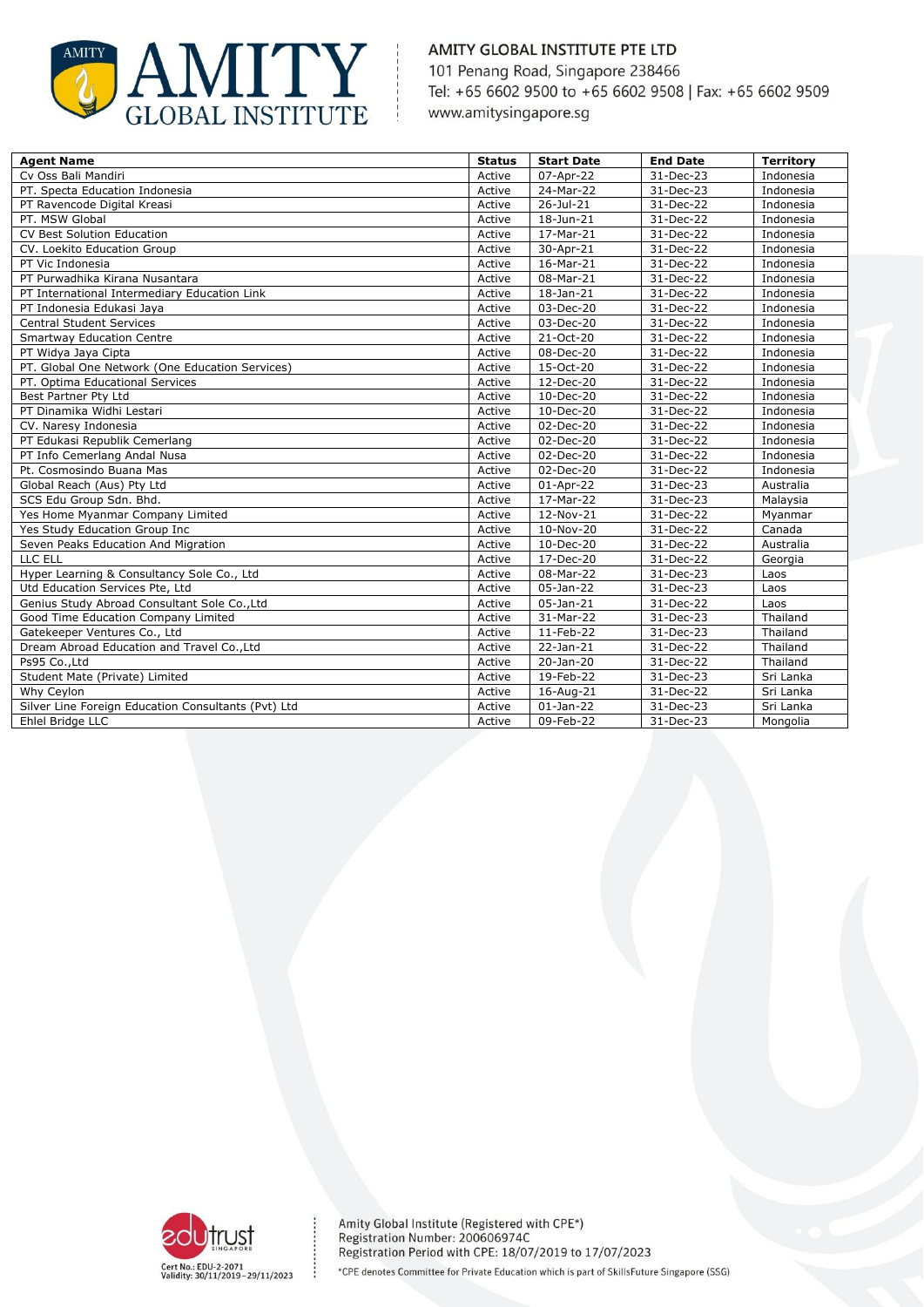

### **INACTIVE AGENT LIST**

| <b>Agent Name</b>                                                                                         | <b>Status</b>        | <b>Start Date</b>      | <b>End Date</b>        | <b>Territory</b>   |
|-----------------------------------------------------------------------------------------------------------|----------------------|------------------------|------------------------|--------------------|
| Chongqing Huaxin International Examination Center Co., Ltd                                                | Inactive             | 06-Jan-20              | 31-Dec-20              | China              |
| Anhui Huanwai Overseas Studying Service Co., Ltd                                                          | Inactive             | 11-Feb-19              | 31-Dec-20              | China              |
| Beijing Han Gao Training School                                                                           | Inactive             | 29-Apr-19              | 31-Dec-20              | China              |
| Rose Education Consulting Co., Ltd                                                                        | Inactive             | 13-May-19              | 31-Dec-20              | China              |
| Guangzhou Direction Education Co., Ltd                                                                    | Inactive             | 21-Aug-19              | 31-Dec-20              | China              |
| M.A.P Educational Consultancy Joint Stock Company                                                         | Inactive             | 27-Jul-20              | 31-Dec-20              | Vietnam            |
| A&C International Consulting Co., Ltd                                                                     | Inactive             | 09-Jul-20              | 31-Dec-20              | Vietnam            |
| <b>Education Path Company Limited</b>                                                                     | Inactive             | 29-Jun-20              | 31-Dec-20              | Vietnam            |
| Multicultural Co., Ltd                                                                                    | Inactive             | 23-Jun-20              |                        |                    |
| NTTC Company Limited                                                                                      | Inactive             | 15-Jun-20              | 31-Dec-20<br>31-Dec-20 | Vietnam<br>Vietnam |
| Blue Galaxy Group Company Limited                                                                         | Inactive             | 05-May-20              | 31-Dec-20              | Vietnam            |
| Giat Viet English Language Limited Company                                                                | Inactive             | 27-Apr-20              | 31-Dec-20              | Vietnam            |
| Isee Joint Stock Company                                                                                  | Inactive             | 01-Mar-20              | 31-Dec-20              | Vietnam            |
| New Golden Road Trading Service Company Ltd                                                               | Inactive             | 10-Feb-20              | 31-Dec-20              | Vietnam            |
| Punto Company Limited                                                                                     | Inactive             | 06-Feb-20              | 31-Dec-20              | Vietnam            |
| Wil Company Limited                                                                                       | Inactive             | 03-Feb-20              | 31-Dec-20              | Vietnam            |
| Sh Education Services Company Limited                                                                     | Inactive             | 08-Jan-20              | 31-Dec-20              | Vietnam            |
| Thien Tu Consulting & Trading Company Limited                                                             | Inactive             | $21 - Jan - 20$        | 31-Dec-20              | Vietnam            |
| Global Training And Consultancy Joint Stock Company                                                       | Inactive             | 13-Jan-20              | 31-Dec-20              | Vietnam            |
| Green Visa Co., Ltd                                                                                       | Inactive             | $01$ -Jan-20           | 31-Dec-20              | Vietnam            |
| Hanoi International Study Abroad Cooperation Company Limited                                              | Inactive             | $01$ -Jan-20           | 31-Dec-20              | Vietnam            |
| Thoi Dai Training-Development JSC                                                                         | Inactive             | 08-Aug-19              | 31-Dec-20              | Vietnam            |
| Global Pass International Services Company Limited                                                        | Inactive             | 02-Aug-19              | 31-Dec-20              | Vietnam            |
| Blue Ocean Development And Investment, Trading Company                                                    | Inactive             | 18-Jun-19              |                        |                    |
| Limited<br>Kos Co., Ltd.                                                                                  | Inactive             | 11-Apr-19              | 31-Dec-20<br>31-Dec-20 | Vietnam<br>Vietnam |
| The Center For International Education Consultancy                                                        | Inactive             | 28-May-19              | 31-Dec-20              | Vietnam            |
| Viet Human Resource Joint Stock Company                                                                   | Inactive             | 20-Jun-19              | 31-Dec-20              | Vietnam            |
| Golden Palm Educational Services And Consultancy Joint Stock                                              | Inactive             |                        |                        |                    |
| Company                                                                                                   |                      | 14-Jan-20              | 31-Dec-20              | Vietnam            |
| VIP International Trade and Consultancy Company Ltd                                                       | Inactive             | 19-Jun-19              | 31-Dec-20              | Vietnam            |
| Megastudy Study Abroad And International Training Joint Stock                                             | Inactive             |                        |                        |                    |
| Company                                                                                                   |                      | 16-Apr-19              | 31-Dec-20              | Vietnam            |
| KTS International Education Development and Investment Co. Ltd                                            | Inactive             | 14-Mar-19              | 31-Dec-20              | Vietnam            |
| Dai De International Investing Limited Liability Company                                                  | Inactive             | 16-Apr-19              | 31-Dec-20              | Vietnam            |
| Bright Star International Cooperation Limited Cooperation<br>Havina Ited                                  | Inactive<br>Inactive | 04-Jul-19              | 31-Dec-20              | Vietnam            |
| RD International                                                                                          | Inactive             | 19-Jul-19<br>01-Sep-20 | 31-Dec-20<br>31-Dec-20 | Vietnam<br>India   |
| <b>Torah Ventures LLP</b>                                                                                 | Inactive             | 19-Aug-20              | $31 - Dec-20$          | India              |
| Flying Ventures Immigration                                                                               | Inactive             | 13-Aug-20              | 31-Dec-20              | India              |
| A.R Educational Consultants                                                                               | Inactive             | 10-Aug-20              | 31-Dec-20              | India              |
| Global Alliance Technology And Education International LLP                                                | Inactive             | 28-Jul-20              | 31-Dec-20              | India              |
| Sunshine Fortunes Enterprises                                                                             | Inactive             | 14-Jul-20              | 31-Dec-20              | India              |
| Vipro Global Edu Private Limited                                                                          | Inactive             | 30-Jun-20              | 31-Dec-20              | India              |
| <b>Study Outlook Overseas Education</b>                                                                   | Inactive             | 25-Jun-20              | 31-Dec-20              | India              |
| Be Best Consultants                                                                                       | Inactive             | 24-Jun-20              | 31-Dec-20              | India              |
| Worldwide Edu Consultants                                                                                 | Inactive             | 19-Jun-20              | 31-Dec-20              | India              |
| Girnar Infotech Limited                                                                                   | Inactive             | 26-May-20              | 31-Dec-20              | India              |
| Geebee Education Pvt Ltd                                                                                  | Inactive             | 14-Apr-20              | 31-Dec-20              | India              |
| Rudra Consultants                                                                                         | Inactive             | 03-Jan-20              | 31-Dec-20              | India              |
| Global Tree Careers Private Limited                                                                       | Inactive             | 27-Jul-19              | 31-Dec-20              | India              |
| Krishna Overseas                                                                                          | Inactive             | 11-Jul-19              | 31-Dec-20              | India              |
| Edwise International LLP                                                                                  | Inactive             | $01$ -Jul-19           | 31-Dec-20              | India              |
| Eastwest Infotech Consultants Pte Ltd<br>Rainbow Bridge International Training & Exchange Institution Pte | Inactive             | 20-May-20              | 31-Dec-20              | Singapore          |
| Ltd                                                                                                       | Inactive             | 10-Apr-20              | 31-Dec-20              | Singapore          |
| Audacious Asia LLP                                                                                        | Inactive             | 12-Feb-20              | 31-Dec-20              | Singapore          |
| Sandhu Fermai Consultants Pte Ltd                                                                         | Inactive             | 31-Jan-20              | 31-Dec-20              | Singapore          |
| Sannell Media Pte Ltd                                                                                     | Inactive             | 07-Jan-20              | 31-Dec-20              | Singapore          |
| Edupal International Pte Ltd                                                                              | Inactive             | 02-Jan-20              | 31-Dec-20              | Singapore          |
| Cag Consultancy Pte Ltd                                                                                   | Inactive             | $06 - Jan - 20$        | 31-Dec-20              | Singapore          |



÷

Amity Global Institute (Registered with CPE\*)<br>Registration Number: 200606974C Registration Period with CPE: 18/07/2019 to 17/07/2023

\*CPE denotes Committee for Private Education which is part of SkillsFuture Singapore (SSG)